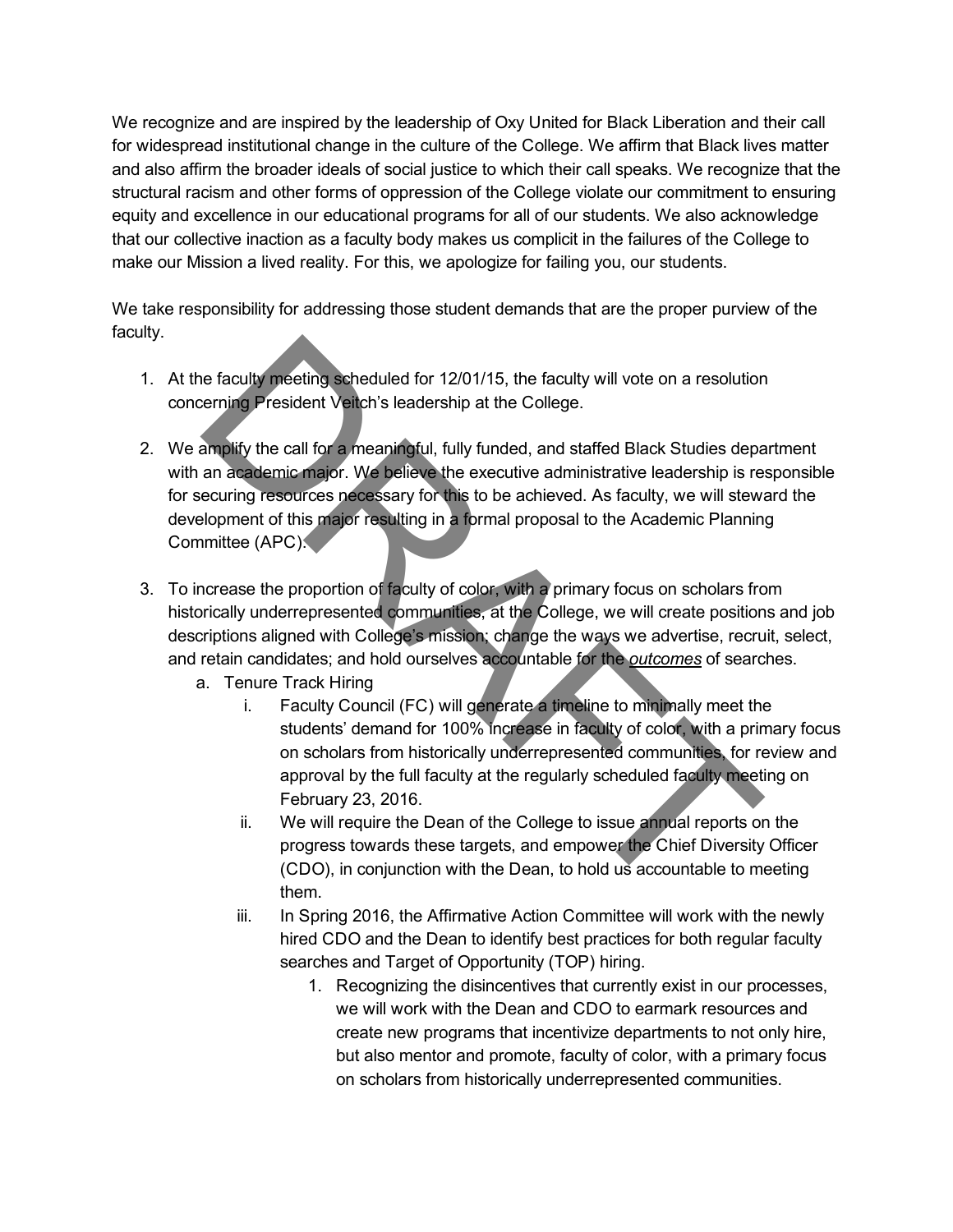- iv. Department Chairs will work with the CDO to facilitate curricular planning and hiring discussions within each department and across the College.
- v. We will require Department Chairs and APC to undergo training in order to more proactively develop search proposals and recruitment procedures for the hiring of faculty of color with a primary focus on scholars from historically underrepresented communities.
	- 1. We will require departments and search committees to engage in ongoing affirmative action training as a necessary aspect of the search.
- b. Tenure Track Retention
	- i. We will work with the Dean to establish a line item in the Academic Affairs budget to support a Faculty of Color working group, and a line item for membership in national diversity and development programs.
	- $\sqrt{\mathbf{i}}$ . Advisory Council (AC) and department chairs will work with the newly hired CDO and the Dean to identify best practices for promotion and retention.
- c. Non-Tenure Track (NTT) Hiring
	- i. We support measures to make diversity, with a primary focus on scholars from historically underrepresented communities, central to the request for and hiring process for NTT positions.
		- 1. We charge the NTT committee to take up this issue.
- 4. Commit to implementing and mandating diversity training for all faculty starting January 2016. In addition to faculty wide training, specific training will be required for Advisory Council, Affirmative Action Committee, Department Chairs, Search Committees, Faculty Council, Review Committee Chairs, and Academic Planning Committee. This training will be ongoing and will include mandatory ally training. i. We will work with the Dean to establish a line item in the Academ<br>
Line We will work with the Dean to establish a line item in the Academ<br>
methership in national diversity and development programs.<br>
Advisory Council (AC
	- a. In Spring 2016, the Center for Teaching Excellence will work with the newly hired CDO and the Dean to identify an appropriate training program.
	- b. We empower the Dean of the College to ensure compliance.
- 5. The faculty agrees that we need to prioritize and strengthen the central academic focus on culture and identity in the first-year experience. To address this:
	- a. We charge the Core Director, in consultation with APC and FC, to spearhead identification of the most strategic and expedient way to realize this goal during Spring 2016, which could include:
		- i. A review of the specific course content that meets the US Diversity requirement and to draft a plan to academically orient students to issues of culture, identity, and equity within the first year (e.g., require the US Diversity requirement be met within the first year);
		- ii. The structure of CSP is currently under review by APC; this will include review of CSP course content and pedagogy.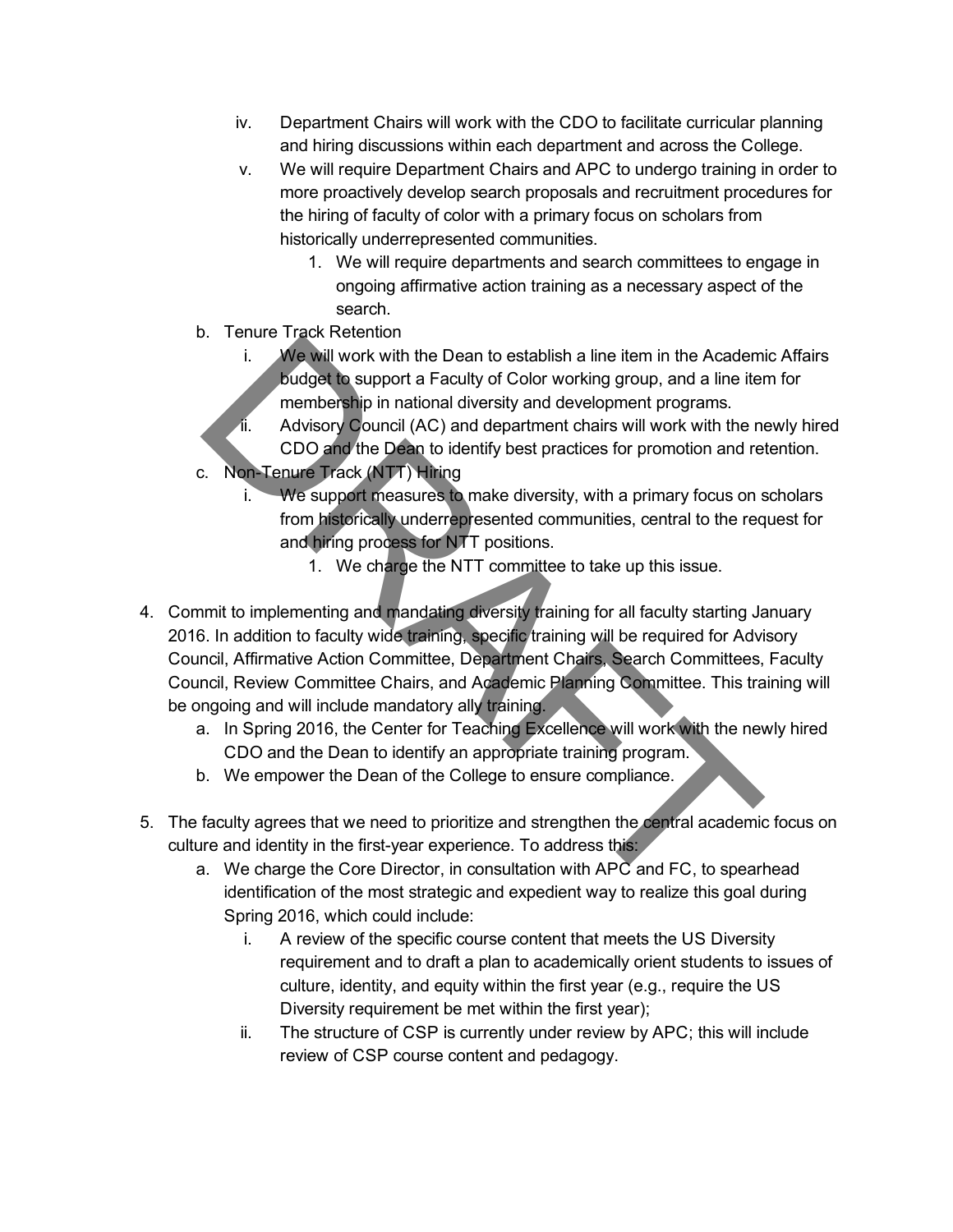b. In Spring 2016, the Student Affairs Faculty Working Group, in collaboration with the CDO, will assess the FYRE program along with the first-year orientation program.

We acknowledge that meeting student demands is necessary but not sufficient for making lasting cultural and structural changes at the College. Following the students' call that all campus constituencies identify how they can effect these changes, we have identified the following initial ways in which faculty can further commit to taking substantive rather than symbolic action:

- 1. In recognition of the power imbalance between faculty and students, we will work in consultation with students and the CDO to develop an effective mechanism for students to address and report microaggressions or other conflicts between students and faculty, to begin starting Fall 2016. Faculty Council will put an interim policy in place by the start of the Spring 2016 semester.
- 2. Going beyond a review of the CSP program, US Diversity requirements, and the development of a Black Studies department and major, all departments must incorporate issues of cultural and racial identity and diversity in their curricula. Part of the Chairs' report, starting with the 2015-2016 academic year, must include evidence, discussion, and evaluation of this. Future assessment and external reviews will include this as a criterion.
- 3. Recruitment, mentoring, and awarding of high-impact practices (including summer research, fellowships and awards, study abroad, internships, etc.) must more closely reflect racial, ethnic, and socioeconomic demographics of the student body. Faculty committees on Affirmative Action, Undergraduate Research, International Programs, and National Fellowships and Awards will prioritize a review of current practices and recommendations for moving forward in their Spring 2016 work. These Committees will follow through with the Dean, CDO, and related campus offices to secure the resources and structures necessary to implement and sustain these commitments. contracts and the CDO to develop an effective mechanism for strates and report in the positive mechanism for stess and report incoaggressions or other conflicts between students and factors and an starting Fall 2016. Facul
- 4. Department chairs, the Dean of the College, and AC will take responsibility for ensuring that faculty reviews address Faculty Handbook criteria for tenure and promotion with respect to promoting success of a diverse group of students, and in particular, historically underrepresented students of color. The Dean's Office will provide data to facilitate these reviews.
- 5. External reviews of academic departments and programs will prioritize the manner and extent to which departments promote the success of a diverse group of students and in particular, historically underrepresented students of color. Department chairs must work with the Dean and the Director of Assessment to ensure that composition of external review teams reflects diversity and expertise needed to assess the extent to which departments meet these priorities.
- 6. The application process for Remsen Bird Funds for department-sponsored campus speakers and programming should be revised to incentivize and address issues of diversity, and bring more speakers from historically underrepresented groups at the College. The Dean will work with Department Chairs in Spring 2016 to revise the College allocation process for Remsen Bird funds, for Fall 2016 launch.